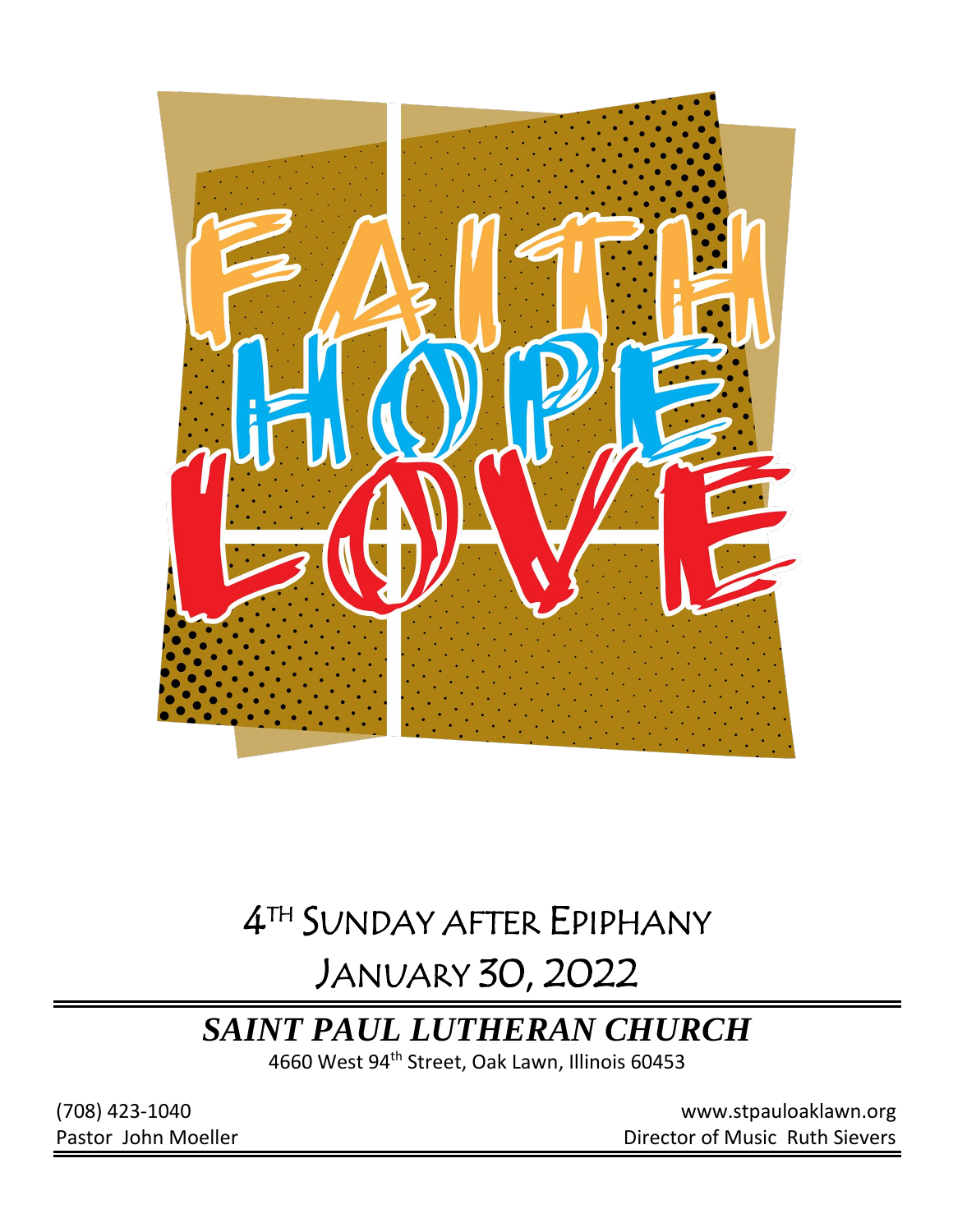## **As We Gather**

From the beginning of Jesus' earthly ministry we are given clear hints about the true nature of God's love. At first people marveled at Jesus' preaching and miraculous healings. Yet not only did the crowds quickly reject our Lord, but Satan was also actively opposing Him from the beginning. The love of God is the power of God to defeat Satan and free the world from the grip of sin and death, and the standard of love is the cross of Christ. In today's Epistle, Paul describes love in and through Christ. If you substitute "Christ" for "love" and you get, "Christ is patient and kind; Christ does not envy or boast; . . . Christ rejoices with the truth." This love of Christ is given to us and through us. "Faith, hope, and love abide, these three; but the greatest of these" is the cross of Christ!

| Prelude                                                                                                                                                       | "Air from Water Music Suite"                                                                                                           | G. Handel           |
|---------------------------------------------------------------------------------------------------------------------------------------------------------------|----------------------------------------------------------------------------------------------------------------------------------------|---------------------|
| <b>Opening Hymn</b>                                                                                                                                           | "Hail to the Lord's Anointed"                                                                                                          | #398 sts. 1-3       |
| Hail to the Lord's anointed,<br>1<br>Great David's greater Son!<br>Hail, in the time appointed,<br>His reign on earth begun!<br>He comes to break oppression, | To give them songs for sighing,<br>Their darkness turn to light,<br>Whose souls, condemned and dying,<br>Were precious in His sight.   |                     |
| To set the captive free,<br>To take away transgression<br>And rule in equity.                                                                                 | He shall come down like showers<br>3<br>Upon the fruitful earth;<br>Love, joy, and hope, like flowers,<br>Spring in His path to birth. |                     |
| He comes with rescue speedy<br>2<br>To those who suffer wrong,<br>To help the poor and needy<br>And bid the weak be strong;                                   | Before Him on the mountains<br>Shall peace, the herald, go;<br>And righteousness in fountains<br>From hill to valley flow.             | Text: Public domain |
| Invocation<br>$\left[\mathbf{P}\right]$                                                                                                                       | In the name of the Father and of the $+$ Son and of the Holy Spirit.                                                                   |                     |

C **Amen.**

## **Opening Sentences** *John 1:10–12*

- $\left| \mathbf{P} \right|$  Jesus Christ was in the world, and the world was made through Him,
- C **yet the world did not know Him.**
- $\left| \mathbf{P} \right|$  He came to His own,
- C **and His own people did not receive Him.**
- $\left| \mathbf{P} \right|$  But to all who did receive Him, who believed in His name,
- C **He gave the right to become children of God.**

## **Confession and Absolution** *John 1:14*

 $\mathbf{P}$  God has come to us to make us His own children. Let us confess our sins, that He may give us faith to receive Him and His love.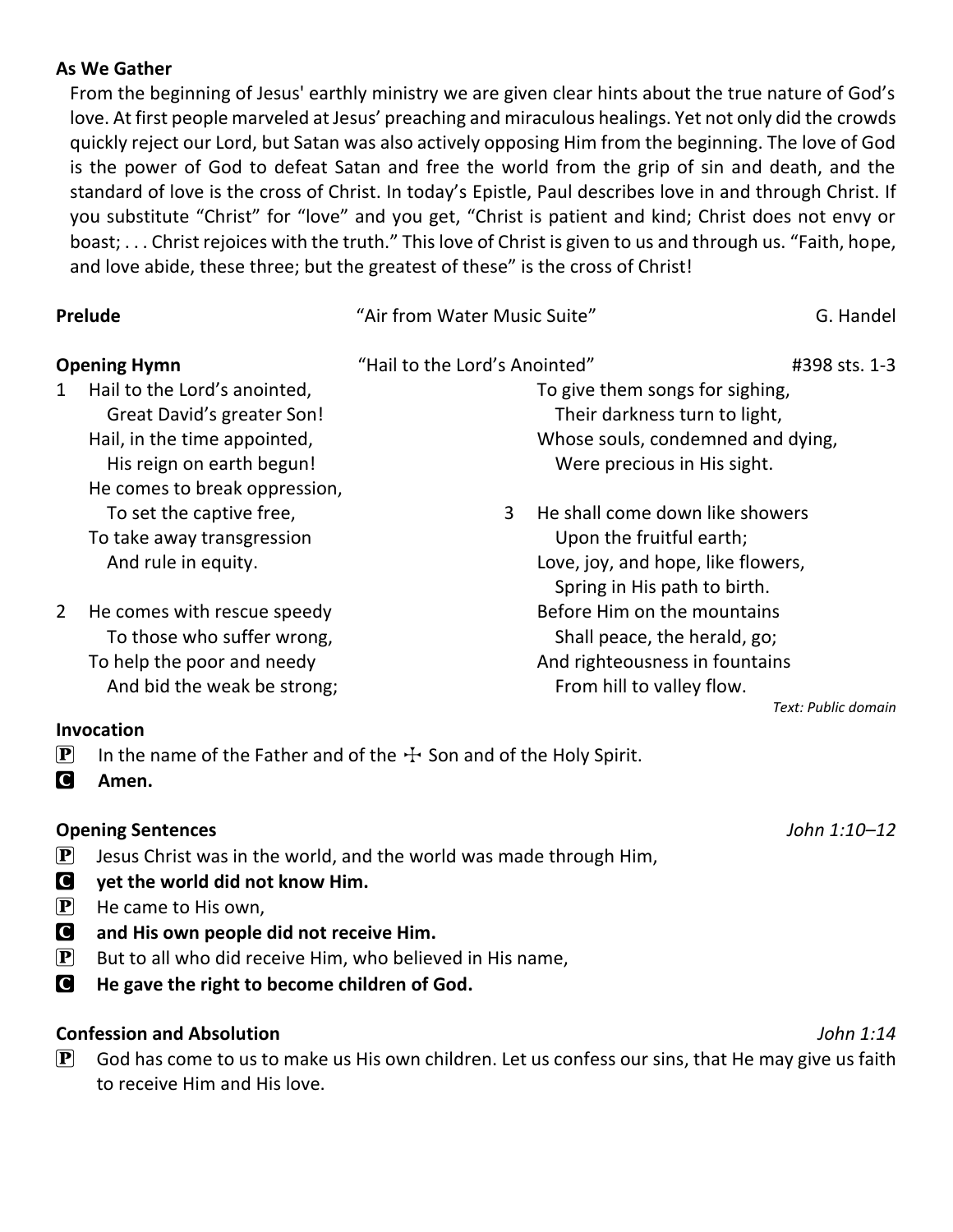- C **O God, we confess that we have ignored Your voice and Spirit by choosing to go our own way. Without You, we are lost and confused and without hope. Without You, we do not know love. Come to us now and forgive our waywardness and weakness. Give us Your gifts of faith, hope, and love, and receive us again into the family of Your redeemed. Amen.**
- $\mathbf{P}$  The Word became flesh and dwelt among us, and by His grace, through His Word, we have seen His glory, glory as of the only Son from the Father, full of grace and truth. As a called and ordained servant of Christ and by His command, I forgive you all your sins in the name of the Father and of the  $\pm$  Son and of the Holy Spirit.
- C **Amen.**

T WORD T

## **Psalm** *Psalm 71:1-6*

 $\boxed{\mathbf{P}}$  In you, O LORD, do I take refuge; let me never be put to shame!

- C **In your righteousness deliver me and rescue me; incline your ear to me, and save me!**
- $\mathbf{P}$  Be to me a rock of refuge, to which I may continually come;
- C **you have given the command to save me, for you are my rock and my fortress.**
- **P** Rescue me, O my God, from the hand of the wicked, from the grasp of the unjust and cruel man.
- C **For you, O Lord, are my hope, my trust, O LORD, from my youth.**
- **P** Upon you I have leaned from before my birth; you are he who took me from my mother's womb.
- C **My praise is continually of you.**
- $\mathbf{P}$  Glory be to the Father and to the Son and to the Holy Spirit;
- C **as it was in the beginning, is now, and will be forever. Amen. In you, O LORD, do I take refuge; let me never be put to shame!**

## **Prayer of the Day**

**Old Testament Reading**  $\uparrow$  The Call of Jeremiah  $\uparrow$  *Jeremiah 1:4-10* 

<sup>4</sup>Now the word of the LORD came to me, saying, <sup>5</sup> "Before I formed you in the womb I knew you, and before you were born I consecrated you; I appointed you a prophet to the nations." <sup>6</sup>Then I said, "Ah, Lord GOD! Behold, I do not know how to speak, for I am only a youth." <sup>7</sup>But the LORD said to me, "Do not say, 'I am only a youth'; for to all to whom I send you, you shall go, and whatever I command you, you shall speak. <sup>8</sup>Do not be afraid of them, for I am with you to deliver you, declares the LORD." <sup>9</sup>Then the LORD put out his hand and touched my mouth. And the LORD said to me, "Behold, I have put my words in your mouth. <sup>10</sup>See, I have set you this day over nations and over kingdoms, to pluck up and to break down, to destroy and to overthrow, to build and to plant."

- $\Box$  This is the Word of the Lord.
- C **Thanks be to God.**
- 

**Anthem of Praise Duet** "There is a Balm in Gilead" Hymn #749

**Epistle** The Way of Love  $\ddot{\tau}$  1 Corinthians 12:31b-13:13

I will show you a still more excellent way.  $1$ If I speak in the tongues of men and of angels, but have not love, I am a noisy gong or a clanging cymbal. <sup>2</sup>And if I have prophetic powers, and understand all mysteries and all knowledge, and if I have all faith, so as to remove mountains, but have not love, I am nothing. <sup>3</sup>If I give away all I have, and if I deliver up my body to be burned, but have not love, I gain nothing.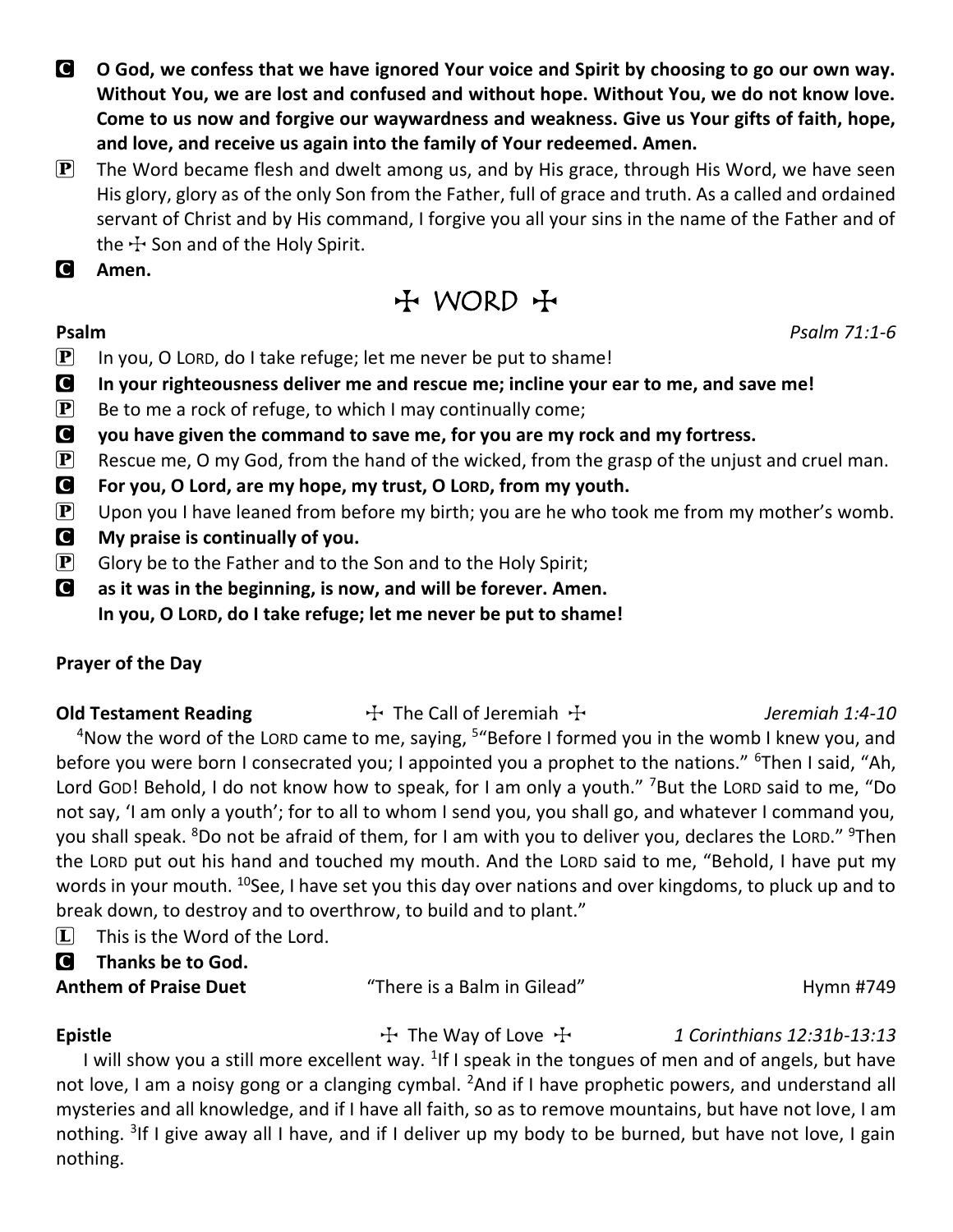<sup>4</sup> Love is patient and kind; love does not envy or boast; it is not arrogant <sup>5</sup>or rude. It does not insist on its own way; it is not irritable or resentful; <sup>6</sup>it does not rejoice at wrongdoing, but rejoices with the truth. <sup>7</sup>Love bears all things, believes all things, hopes all things, endures all things. <sup>8</sup>Love never ends. As for prophecies, they will pass away; as for tongues, they will cease; as for knowledge, it will pass away. <sup>9</sup>For we know in part and we prophesy in part, <sup>10</sup>but when the perfect comes, the partial will pass away. <sup>11</sup>When I was a child, I spoke like a child, I thought like a child, I reasoned like a child. When I became a man, I gave up childish ways. <sup>12</sup>For now we see in a mirror dimly, but then face to face. Now I know in part; then I shall know fully, even as I have been fully known.  $^{13}$ So now faith, hope, and love abide, these three; but the greatest of these is love.

- $\[\mathbf{\overline{L}}\]$  This is the Word of the Lord.
- C **Thanks be to God.**

**Holy Gospel** T Jesus Heals a Man with an Unclean Demon T *Luke 4:31-44*  $\left[ \mathbf{P} \right]$  The Holy Gospel according to St. Luke, the fourth chapter.

## **G** Glory to You, O Lord.

 $31$ [Jesus] went down to Capernaum, a city of Galilee. And he was teaching them on the Sabbath,  $32$  and they were astonished at his teaching, for his word possessed authority.  $33$ And in the synagogue there was a man who had the spirit of an unclean demon, and he cried out with a loud voice, <sup>34</sup> Ha! What have you to do with us, Jesus of Nazareth? Have you come to destroy us? I know who you are—the Holy One of God." <sup>35</sup>But Jesus rebuked him, saying, "Be silent and come out of him!" And when the demon had thrown him down in their midst, he came out of him, having done him no harm. <sup>36</sup>And they were all amazed and said to one another, "What is this word? For with authority and power he commands the unclean spirits, and they come out!" <sup>37</sup>And reports about him went out into every place in the surrounding region. <sup>38</sup>And he arose and left the synagogue and entered Simon's house. Now Simon's mother-in-law was ill with a high fever, and they appealed to him on her behalf. <sup>39</sup>And he stood over her and rebuked the fever, and it left her, and immediately she rose and began to serve them.  $40$ Now when the sun was setting, all those who had any who were sick with various diseases brought them to him, and he laid his hands on every one of them and healed them. <sup>41</sup>And demons also came out of many, crying, "You are the Son of God!" But he rebuked them and would not allow them to speak, because they knew that he was the Christ. <sup>42</sup>And when it was day, he departed and went into a desolate place. And the people sought him and came to him, and would have kept him from leaving them, <sup>43</sup>but he said to them, "I must preach the good news of the kingdom of God to the other towns as well; for I was sent for this purpose." <sup>44</sup>And he was preaching in the synagogues of Judea.

 $\left| \mathbf{P} \right|$  This is the Gospel of the Lord.

C **Praise to You, O Christ.**

**I believe in God, the Father Almighty, maker of heaven and earth. And in Jesus Christ, His only Son, our Lord, who was conceived by the Holy Spirit, born of the virgin Mary, suffered under Pontius Pilate, was crucified, died and was buried.**

**Confession of Faith** *The Apostles' Creed*

 **He descended into hell. The third day He rose again from the dead. He ascended into heaven and sits at the right hand of God the Father Almighty. From thence He will come to judge the living and the dead.**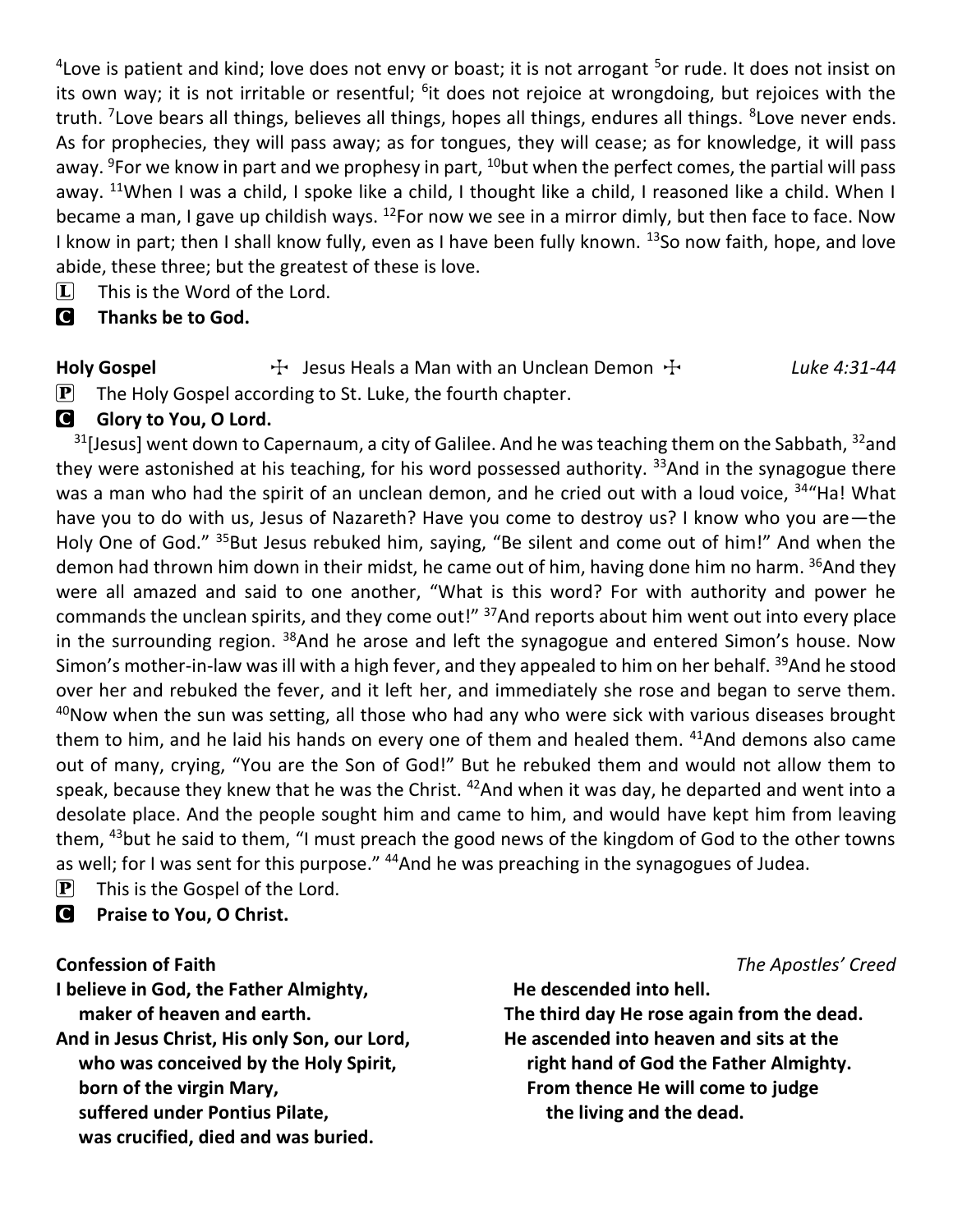**I believe in the Holy Spirit, the holy Christian Church, the communion of saints,**  **the forgiveness of sins, the resurrection of the body,** and the life  $\div$  everlasting. Amen.

|   | <b>Sermon Hymn</b>                                                                                            | "Love in Christ is Strong and Living" |                                                                  | #706 |
|---|---------------------------------------------------------------------------------------------------------------|---------------------------------------|------------------------------------------------------------------|------|
| 1 | Love in Christ is strong and living,<br>Binding faithful hearts in one;<br>Love in Christ is true and giving. |                                       | Gentle, selfless, kind, and caring,<br>Reaching out in charity.  |      |
|   | May His will in us be done.                                                                                   | 3                                     | Love in Christ abides forever,<br>Fainting not when ills attend; |      |
|   | Love is patient and forbearing,<br>Clothed in Christ's humility,                                              |                                       | Love, forgiving and forgiven,<br>Shall endure until life's end.  |      |

*Text: © 1979 Concordia Publishing House. Used by permission: LSB Hymn License no. 110001400*

## **Sermon**

## **Prayer of the Church**

 $\mathbf{P}$  Let us pray for the whole people of God in Christ Jesus and for all people according to their needs...

| Vocalists: (Response) |               | "O Lord, Hear My Prayer"                        | $(1st$ time vocalist only) |
|-----------------------|---------------|-------------------------------------------------|----------------------------|
|                       |               | O Lord, hear my prayer, O Lord, hear my prayer; |                            |
|                       |               | When I call answer me.                          |                            |
|                       |               | O Lord, hear my prayer, O Lord, hear my prayer; |                            |
|                       |               | Come and listen to me.                          |                            |
| $ {\bf P} $           | O God of love |                                                 |                            |
| <b>C</b>              | (Response)    | "O Lord, Hear My Prayer"                        |                            |
|                       |               |                                                 |                            |

 $\mathbf{P}$  These and all other things You would have us ask of You, O God, grant us for the sake of Your Son, Jesus Christ, our Lord, in whose name we pray, **AMEN.**

> *Hymn Text: © 1982 Ateliers et Presses de Taizé, Taizé Community, France admin. GIA Publications, Inc. Used by permission: LSB Hymn License no. 110001400*

**Offering**—*may be left in the offering plates near the doors as you leave. Those worshipping at home may continue to mail or drop off offerings at the church office, and on-line giving is available to everyone on our website at [www.stpauloaklawn.org.](http://www.stpauloaklawn.org/) For information about regular electronic giving, please contact the church office.* 

## **Offertory Meditation**

 $H$  SERVICE of the SACRAMENT  $H$ 

## **Preface**

 $\left| \mathbf{P} \right|$  The Lord be with you.

C **And also with you.**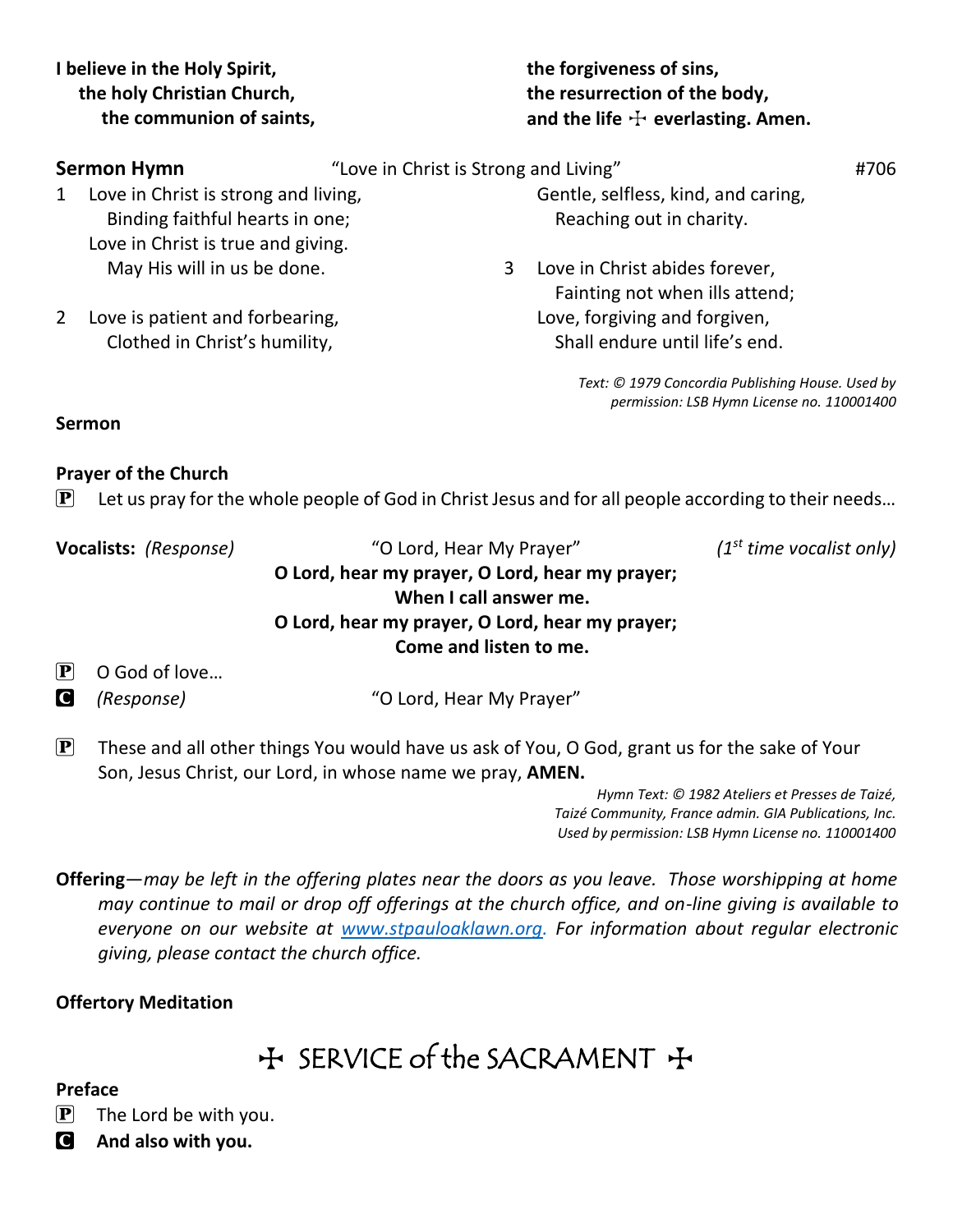- $\left| \mathbf{P} \right|$  Lift up your hearts.
- C **We lift them to the Lord.**
- $\left| \mathbf{P} \right|$  Let us give thanks to the Lord our God.

C **It is right to give Him thanks and praise.**

**Proper Preface The Words of Our Lord**

## **Proclamation of Christ**

- $\mathbf{P}$  As often as we eat this bread and drink this cup, we proclaim the Lord's death until He comes.
- C **Amen. Come, Lord Jesus.**
- $\mathbf{P}$  O Lord Jesus Christ, only Son of the Father...

## **Lord's Prayer**

C **Our Father who art in heaven…**

## **Pax Domini**

- $\mathbf{P}$  The peace of the Lord be with you always.
- C **Amen.**

## + DISTRIBUTION of the SACRAMENT +

**Hymn**  $\blacksquare$  **Hymn**  $\blacksquare$  **Hymn**  $\blacksquare$  **H** $\blacksquare$  **H** $\blacksquare$  **H** $\blacksquare$  **H** $\blacksquare$  **H** $\blacksquare$  **H** $\blacksquare$  **H** $\blacksquare$  **H** $\blacksquare$  **H** $\blacksquare$  **H** $\blacksquare$  **H** $\blacksquare$  **H** $\blacksquare$  **H** $\blacksquare$  **H** $\blacksquare$  **H** $\blacksquare$  **H** $\blacksquare$  **H** $\blacksquare$  **H** $\blacksquare$ 

- 1 I am trusting Thee, Lord Jesus, Trusting only Thee; Trusting Thee for full salvation, Great and free.
- 2 I am trusting Thee for pardon; At Thy feet I bow, For Thy grace and tender mercy Trusting now.
- 3 I am trusting Thee for cleansing In the crimson flood; Trusting Thee to make me holy By Thy blood.
- 4 I am trusting Thee to guide me; Thou alone shalt lead, Ev'ry day and hour supplying All my need.
- 5 I am trusting Thee for power; Thine can never fail. Words which Thou Thyself shalt give me Must prevail.
- 6 I am trusting Thee, Lord Jesus; Never let me fall. I am trusting Thee forever And for all.

### *Text: Public domain*

## Hymn **Hymn Hymn Hymn Hymn Hymn H**783

1 Take my life and let it be Consecrated, Lord, to Thee; Take my moments and my days, Let them flow in ceaseless praise.

2 Take my hands and let them move At the impulse of Thy love; Take my feet and let them be Swift and beautiful for Thee.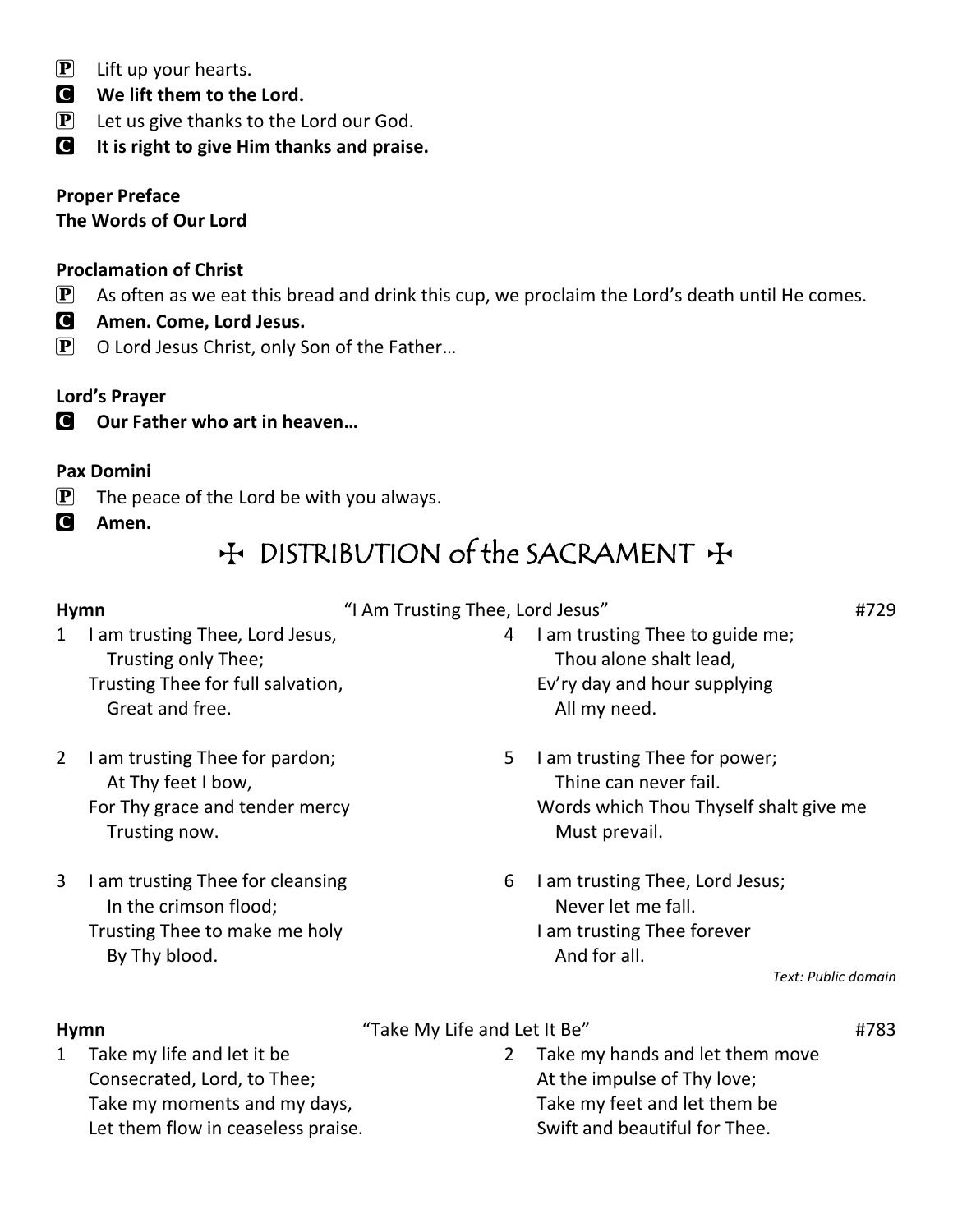- 3 Take my voice and let me sing Always, only for my King; Take my lips and let them be Filled with messages from Thee.
- 4 Take my silver and my gold, Not a mite would I withhold; Take my intellect and use Ev'ry pow'r as Thou shalt choose.

## **Communion Blessing Closing Prayer**

## **Benediction**

- 5 Take my will and make it Thine, It shall be no longer mine; Take my heart, it is Thine own, It shall be Thy royal throne.
- 6 Take my love, my Lord, I pour At Thy feet its treasure store; Take myself, and I will be Ever, only, all for Thee.

*Text: Public domain*

|              | <b>Closing Hymn</b>                   | "May We Thy Precepts, Lord, Fulfill" |                                                                  | #698                           |
|--------------|---------------------------------------|--------------------------------------|------------------------------------------------------------------|--------------------------------|
| $\mathbf{1}$ | May we Thy precepts, Lord, fulfill    |                                      | One is our calling, one our name,                                |                                |
|              | And do on earth our Father's will     |                                      | The end of all our hopes the same,                               |                                |
|              | As angels do above;                   |                                      | A crown of life with Thee.                                       |                                |
|              | Still walk in Christ, the living way, |                                      |                                                                  |                                |
|              | With all Thy children and obey        | 3                                    | Spirit of life, of love and peace,                               |                                |
|              | The law of Christian love.            |                                      | Unite our hearts, our joy increase,<br>Thy gracious help supply. |                                |
| <sup>2</sup> | So may we join Thy name to bless,     |                                      | To each of us the blessing give                                  |                                |
|              | Thy grace adore, Thy pow'r confess,   |                                      | In Christian fellowship to live,                                 |                                |
|              | From sin and strife to flee.          |                                      | In joyful hope to die.                                           |                                |
|              |                                       |                                      |                                                                  | Taraka Dan bili a shekara a ta |

### *Text: Public domain*

**Postlude** and the settlem of the "Trumpet Voluntary" and the settlem and the settlem of the settlem of the set

## TTTTTTTTTTTTTTTTTTTTTTTTTTTTTTTTTTTTTTTTTTTTT ACKNOWLEDGMENTS AND THANKS

**Vocalists:** Marilyn Bitner and Clarisse Rose **Lector:** Bill Leise **Altar Care:** Denise Murray

Creative Worship for the Lutheran Parish, Series C, Quarter 1. Copyright © 2021 Concordia Publishing House. All rights reserved. Used by permission.

Unless otherwise indicated, Scripture quotations are from the ESV® Bible (The Holy Bible, English Standard Version® ), copyright © 2001 by Crossway, a publishing ministry of Good News Publishers. Used by permission. All rights reserved.

Created by Lutheran Service Builder © 2021 Concordia Publishing House.

TTTTTTTTTTTTTTTTTTTTTTTTTTTTTTTTTTTTTTTTTTTTT